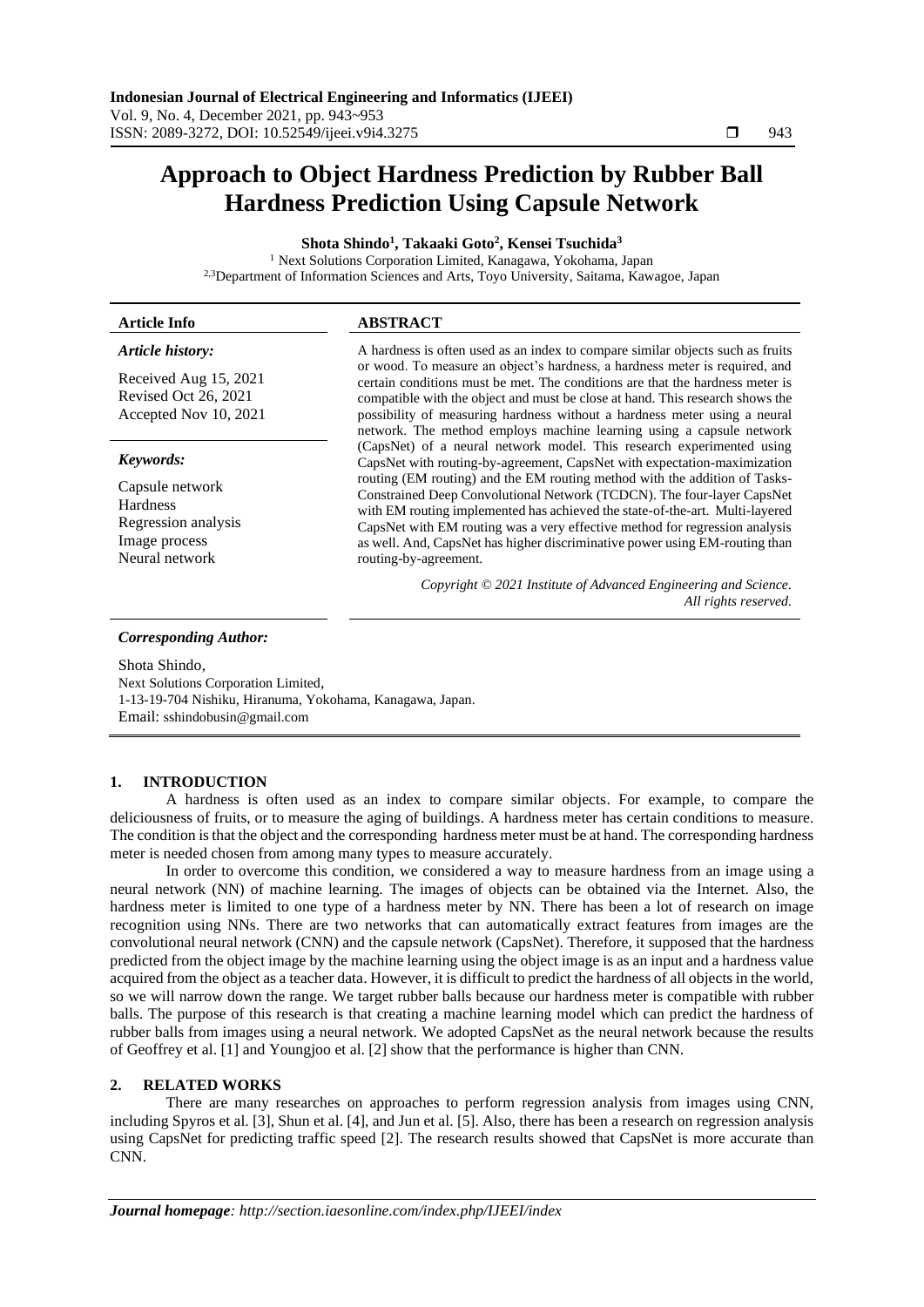This research develops the hardness detection method by CapsNet [6] and creates a model with higher than its performance. Also, the evaluation index has been changed to be suitable for the regression analysis. Calculating the hardness of an object from an image has been studied widely in many fields. In the field of food chemistry, there was a study to determine the texture of beef from images [7]. The authors analyzed manually the images, rather than an NN which can analyze features automatically. In the field of engineering, there is a research on measuring the hardness of aluminum alloys using deep neural networks (DNNs) [8, 9]. The hardness of the alloy was detected by inputting the hardness of the base atom of the alloy into the DNN. However, the hardness was not obtained from the alloy image. There is a research that used CNN to classify images into onomatopoeias of psychology (Shimoda et al. [10]). There are onomatopoeias representing the hardness, and onomatopoeias have succeeded in classifying images. However, this study only classified images and could not calculate the hardness value. In the field of psychophysics, there is research on the phenomenon that the hardness felt by the visual affects the tactile as a kind of the cross-modal effect as a kind of cross-modal effect [11, 12]. This research is expected that the image features that cause this phenomenon can be automatically extracted. In the fields of neuroscience and design, it has been found that humans need both tactile and visual information to predict the hardness of an object [13, 14, 15]. Therefore, if the information that enters the visual is changed while the hardness remains constant, the hardness felt by the tactile also changes. The image data for learning used in this research has not been changed so as to be different from the hardness measured by the hardness meter. Therefore, we expect discriminators to be deceived by making changes to the image such as humans.

No research existed on automatically extracting features from images to predict hardness, except for [6]. We provide a more performance method than the old research. Also, as a by-product, this engineering approach provides the field of psychology, psychophysics, neuroscience with the possibility that humans may use textural features to predict hardness.

# **3. RELATED NEURAL ARCHITECTURE**

#### **3.1. CNN**

CNN is a type of NN that is often used for image recognition. In recent years, it also used in the sound recognition by imaging the features of sounds. An image recognition model using it won an award at the 2012 ILSVRC, an image recognition convention. CNN consists of convolution layers, pooling layers, full connecting layers and the input value is the image. The convolution layers use convolution filters to perform the convolution operation in front of the full connecting layers, similar to image processing. Weighting coefficients in the filters are updated by the gradient descent. These coefficients of the image filters can automatically extract image features. The pooling layers reduce the features from a convolution layer. There are three patterns of the reduction method: max-pooling, mean-pooling, and lp-pooling. These two layers (convolutional and pooling) are alternately calculated and finally become the input values of the full connecting layers. The full connecting layers perform like the ordinary DNN. CNN is a technique that is very often used in image processing and can create a powerful discriminator.

# **3.2. CapsNet with routing-by-agreement**

CapsNet is a new NN based on CNN [1] [\(Figure 1\)](#page-2-0). This network incorporates the unsupervised learning as part of the supervised learning. The pooling process in CNN is changed to routing-by-agreement [\(Figure 2\)](#page-2-1) and the convolution process is changed from a scalar to a vector value. Routing-by-agreement can perform affine transformations for each input image. Therefore, CapsNet can cope with inputs from different angles of the images. From the experimental results using the rotated MNIST data by affine transformation, it was found that the accuracy of CapsNet is higher than CNN. Routing-by-agreement is looped an arbitrary number of times and learned by the unsupervised learning during detection, so it resembles a human thinking once and then making a decision. Regarding the MNIST data, the number of loops should be 5 or more as shown in [Figure 3.](#page-2-2) In other experiments using two MNIST images were overlaid, CapsNet achieved higher accuracy than CNN. A major feature of CapsNet is that it learns the positional relationship of objects in an image. CNN searches only the characteristic parts of the images, so it detects regardless of the position of the characteristic parts. For example, if a picture of a face has its eyes and nose out of joint, CNN still recognizes it as a face. In this case, the detection is incorrect because the disjointed parts do not make it a proper face. By contrast, CapsNet recognizes the picture as a non face because it can detect objects by considering the positions of the individual parts. CapsNet is very powerful, but it has a weakness: it cannot recognize well an image which has a complicated background. This shortcoming is not limited to CapsNet. CNN also has a flaw: in another experiment [1], the accuracy of both networks was fairly low, but CNN was still slightly superior to CapsNet. However, CapsNet has the potential for improvement, such as the further deepening layers. It may become superior to CNN in the near future.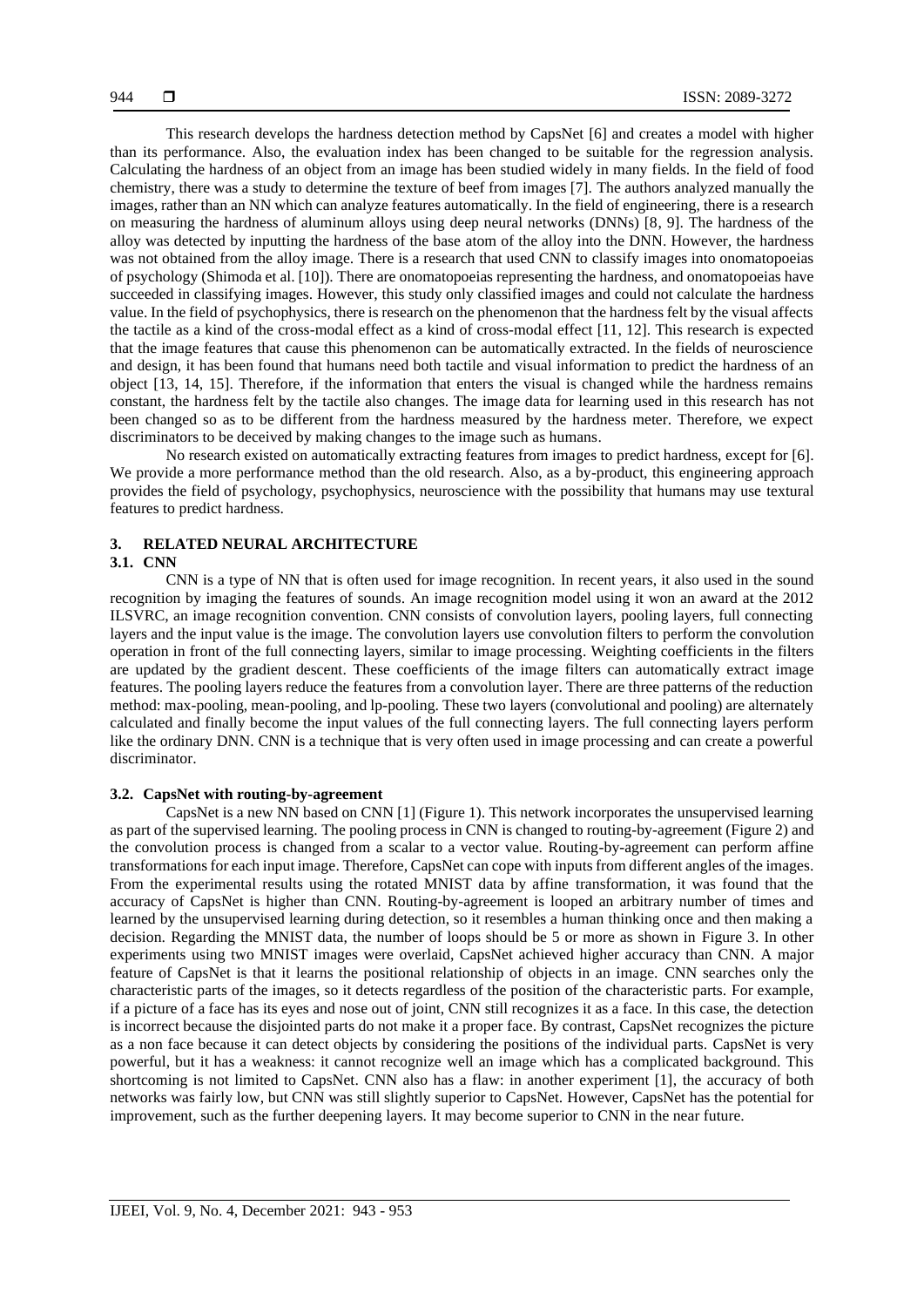

<span id="page-2-0"></span>Figure 1. Structure of capsule network with routing-by-agreement (From the document *[1]*)

|    | <b>Parameters:</b> $\hat{u}_{i/i}$ is an input vector made by capsule i in layer land capsule j in layer $l + 1$ . |
|----|--------------------------------------------------------------------------------------------------------------------|
|    | $r$ is an iteration count.                                                                                         |
|    | <b>Procedure 1</b> Routing algorithm.                                                                              |
|    | 1: <b>procedure</b> Routing( $\hat{u}_{i/i}$ , r, l)                                                               |
|    | 2: for all capsule i in layer l and j in layer $(l + 1)$ : $b_{ij} \leftarrow 0$ .                                 |
|    | 3: for r iterations do                                                                                             |
| 4: | for all capsule <i>i</i> in layer <i>l</i> : $c_i \leftarrow softmax(b_i)$                                         |
| 5: | for all capsule <i>i</i> in layer $(l + 1)$ : $\mathbf{s}_i \leftarrow \sum_i c_{i,i} \hat{\mathbf{u}}_{i/i}$      |
| 6: | for all capsule <i>j</i> in layer $(l + 1)$ : $\mathbf{v}_i \leftarrow$ squash $(\mathbf{s}_i)$                    |
| 7: | for all capsule i in layer l and capsule j in layer $(l + 1)$ : $b_{ij} \leftarrow b_{ij} + \hat{u}_{j/i}$ . $v_j$ |
|    | return $v_i$                                                                                                       |

<span id="page-2-1"></span>

(a) During training.



Figure 3. The number of routing algorithm loop (From the document *[1]*)

# <span id="page-2-2"></span>**3.3. CapsNet with EM routing**

CapsNet had a problem that how to make it multi-layered. Therefore, by changing routing-by-agreement to EM routing [16] which applies the EM algorithm used in unsupervised learning and speech recognition, multilayering is possible. The machine learning method has also been changed from routing-by-agreement method. An output vector was treated as one value when routing-by-agreement was used. On the other hand, EM routing method uses two values called pose and activation, which are combined to form a capsule, and treated as one value. An example of multi-layered CapsNet and an EM routing algorithm are shown in [Figure](#page-2-3) [4Figure](#page-2-3) *4* and [Figure 5.](#page-3-0) The activation is treated as a numeric value for classification, and the pose is passed to an auxiliary error calculation model called reconstruction. The reconstruction is a sub loss function which is calculated separately from the main loss function such as the sigmoid function.



<span id="page-2-3"></span>

*Approach to Object Hardness Prediction by Rubber Ball Hardness (Shota Shindo et al)*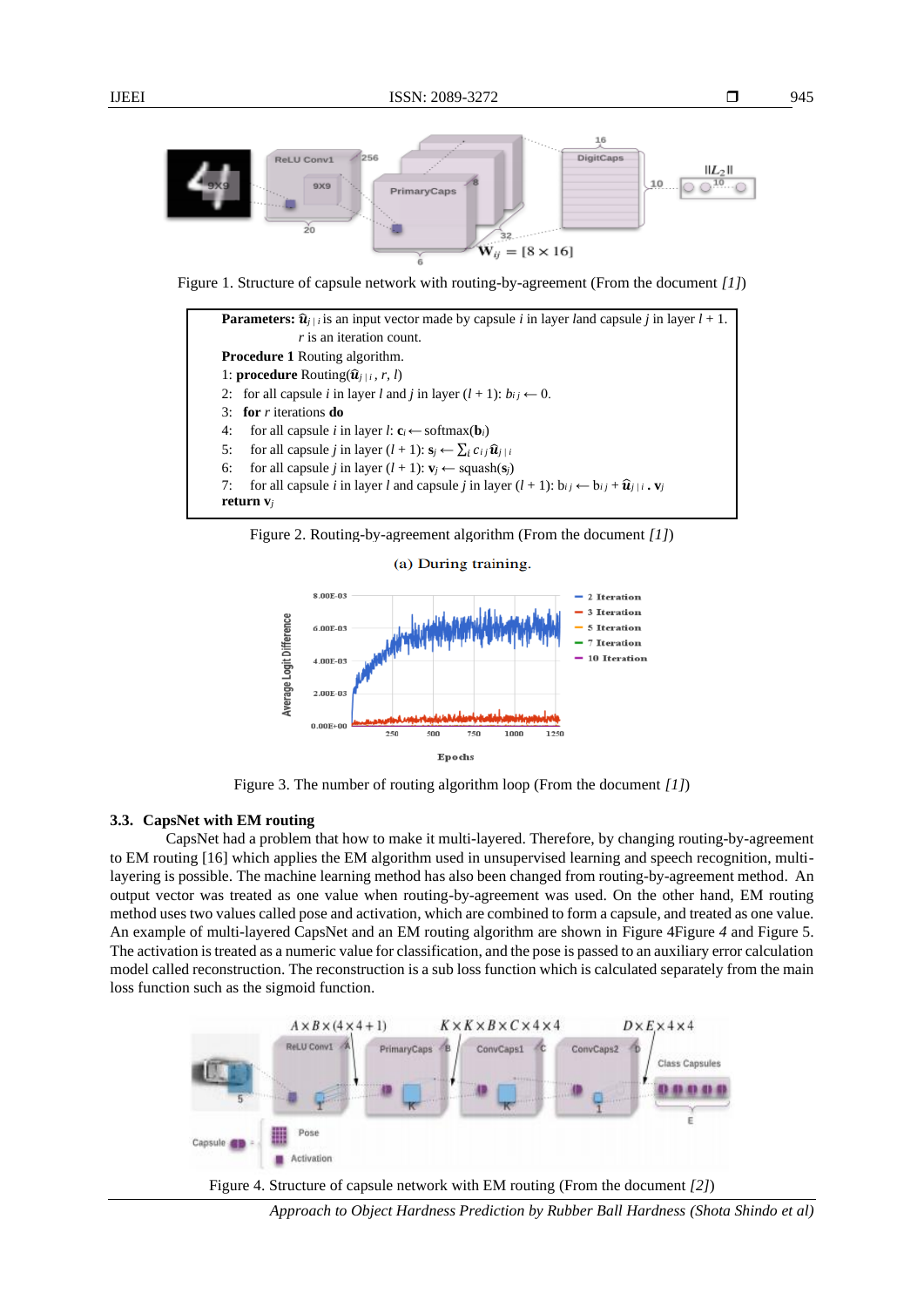

Figure 5. EM routing algorithm (From the document *[2]*)

# <span id="page-3-0"></span>**3.4. TCDCN**

TCDCN has main loss function and sub loss function. The main loss function is the normal error between output and teacher datas. The sub loss function is errors between outputs and teacher datas added for training. For example, in face organ point detection, the error between the prediction of the face organ point and the teacher data is the error of the main loss function. On the other hand, the sub loss function is the error with additional teacher datas to classify the features of face images: wearing glasses, long face, looking sideways, etc. [\(Figure 6\)](#page-3-1) The completed model uses only the output used by the main loss function. The regression analysis of face organ points is improved using this method [17, 18].



Figure 6. An example of TCDCN (From the document [18])

# <span id="page-3-1"></span>**4. METHOD**

# **4.1. Preparation**

We collected rubber balls for experiments and take pictures. The rubber balls were photographed at a distance of 17cm from a camera. Then, the image of each ball was divided into 5 states. The hardness values of the balls were measured using a hardness meter, then the training dataset was created that corresponded to the images. The hardness meter was a needle-type durometer and was used according to the instruction manual [\(Figure](#page-4-0)  [7\)](#page-4-0). The power of pushing from above the hardness meter is 5kg. As shown in [Figure 8](#page-4-1) and [Figure 9,](#page-4-2) states 1, 3, and 5 were for training data, while 2 and 4 were test data. The background is black with 0px because to evaluate with a simple background. The hardness values of the balls measured are shown in [Table 1.](#page-4-3) The training datas were inflated by the data augmentation which moved 10px vertically and horizontally. There are 25 training datas and 15 test datas for the white ball. Also, There are 115 training datas and 55 test datas for the colored balls.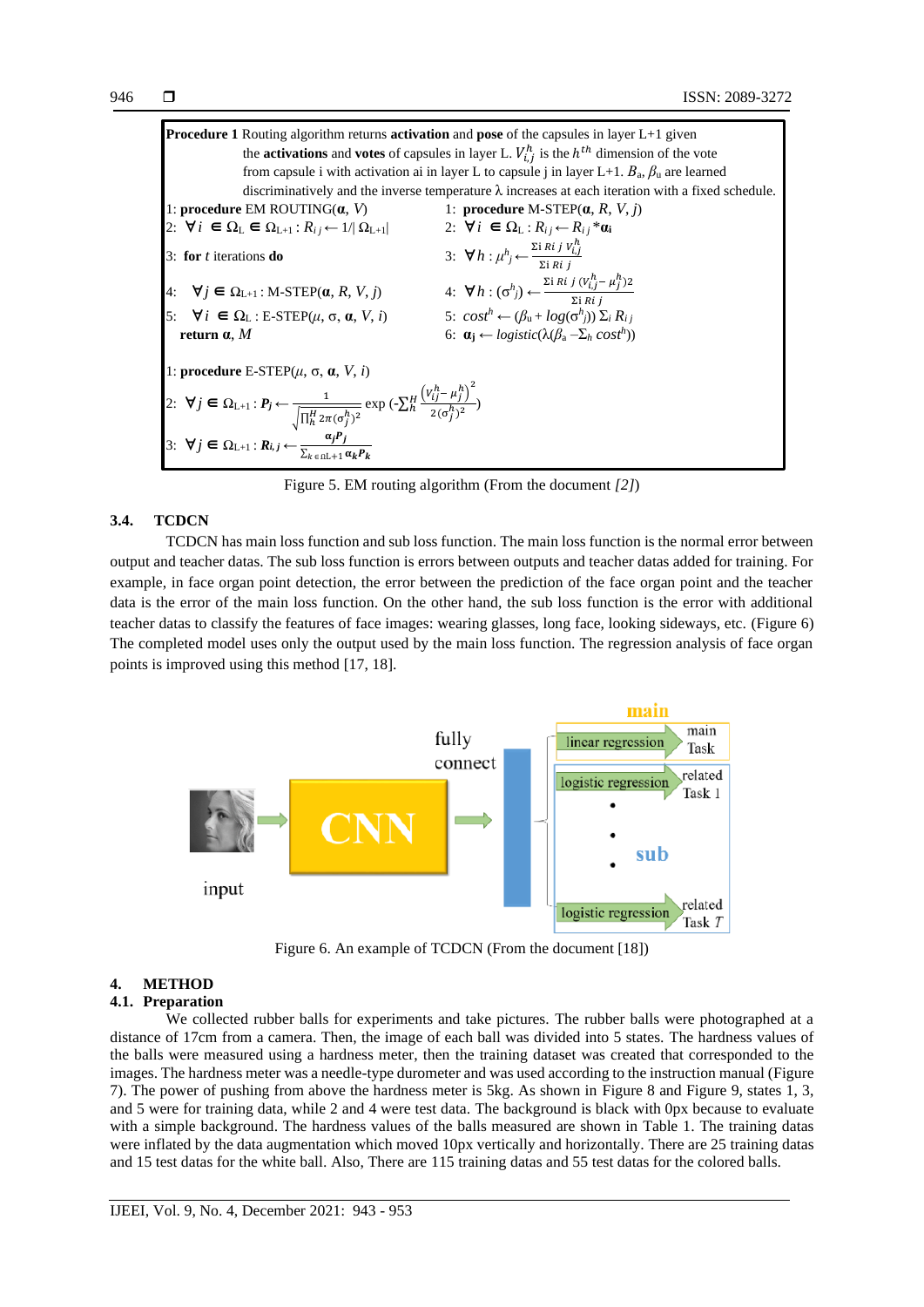

Figure 7. TECLOCK DUROMETER

<span id="page-4-0"></span>

Figure 8. Sample images of a white rubber ball

<span id="page-4-1"></span>

Figure 9. Sample images of a colored rubber ball

|  | Table 1. Hardness value of each ball and state |
|--|------------------------------------------------|
|--|------------------------------------------------|

<span id="page-4-3"></span><span id="page-4-2"></span>

| TWOTE TI TIME WILD UP I MENS OF BUSIL OMIL MILW DUNCE. |         |         |         |         |  |
|--------------------------------------------------------|---------|---------|---------|---------|--|
| State 1                                                | State 2 | State 3 | State 4 | State 5 |  |
|                                                        |         |         |         |         |  |
|                                                        | 13      | 12      |         | 10      |  |
|                                                        | 10      |         |         |         |  |
| 14                                                     | 14      |         |         |         |  |
|                                                        |         |         |         |         |  |

#### **4.2. Learning method and evaluation index**

This research use multiple regression analysis using CapsNet that the input value is an image and the output is a hardness. The learning uses the ball states 1, 3 and 5 because to evaluate how predictable the hardness value of the balls not included in the learning [\(Figure 10\)](#page-5-0). The multiple regression analysis changes the output vector, DigitCaps as shown i[n Figure 1,](#page-2-0) to one stage. The loss function is the squared error of the vector size and hardness value. The model performance uses Root Mean Squared Error (RMSE) and Mean Absolute Error (MAE), which are evaluation indexes. RMSE is defined as Eq. (1) and MAE is defined as Eq. (2).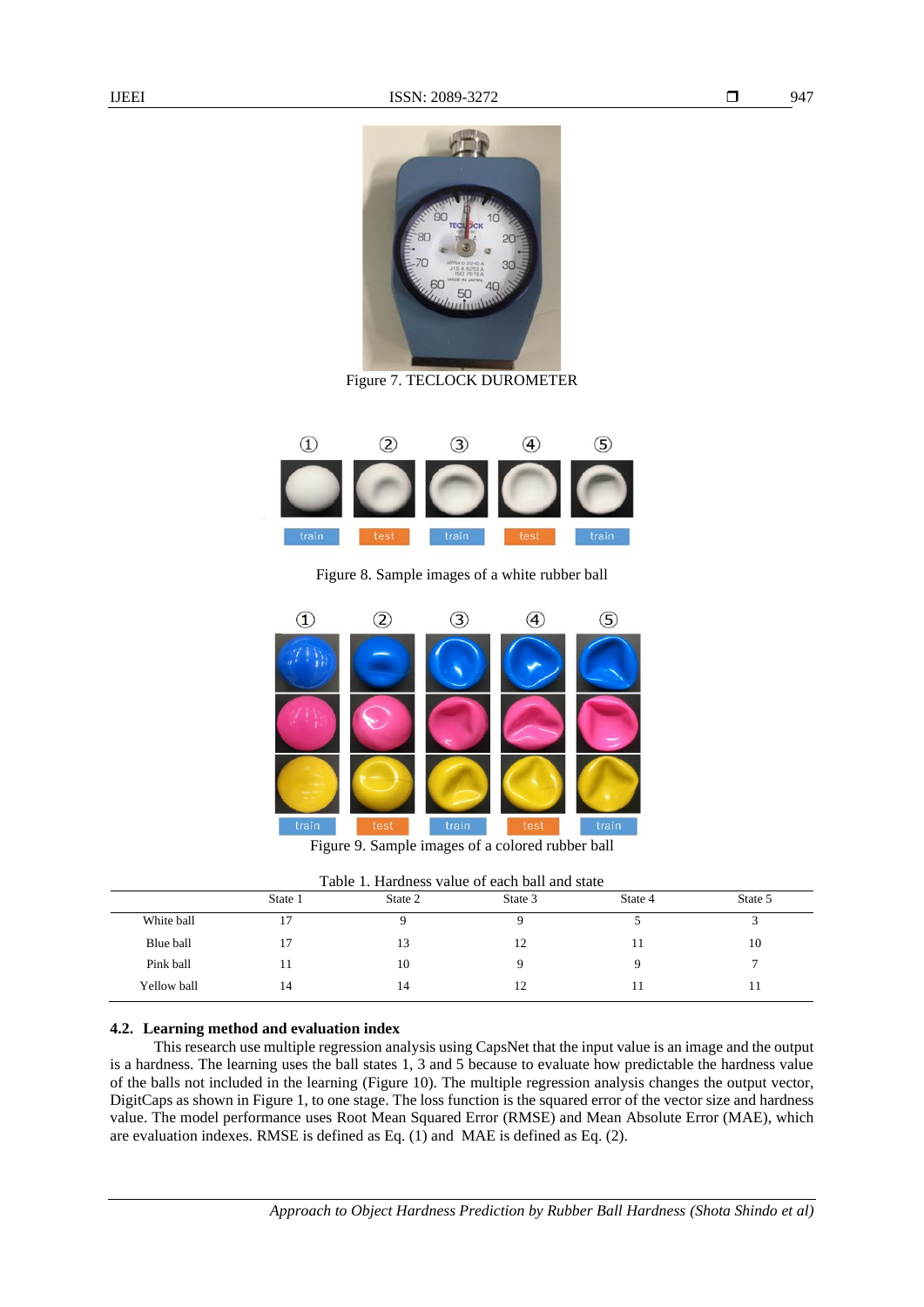$$
RMSE = \sqrt{\frac{1}{n} \sum_{i=1}^{n} (t_i - y_i)^2}
$$
 (1)

$$
MAE = \frac{1}{n} \sum_{i=1}^{n} |t_i - y_i|^{2}
$$
 (2)

where n is the number of test datas, i is the number of each test data, t is the teacher datas and y is the outputs in last layer.



Figure 10. Multiple regression analysis of this research

#### <span id="page-5-0"></span>**4.3. Increased white ball's training datas**

We increased white ball We increased white ball's training datas. A way to increase dataset is to draw a line on a white ball with a pen and take a picture again as different datas. The increased ball images are shown in [Figure 11.](#page-5-1) The training datas for this white ball was added, and we learned by combining the training datas for white and colored balls. These hardness values and the number of states have been adjusted to match the white balls in [Table 1.](#page-4-3) The number of additional data was 42 training datas and 24 test datas. The total datas for all white balls are 67 training data and 39 test data.



Figure 11. Added white ball images

#### <span id="page-5-1"></span>**5. EXPERIMENT**

#### **5.1. CapsNet with routing-by-agreement**

Firstly, the input image was expanded to 256 images by a 2-dimensional convolution using a  $9 \times 9$  filter. The activation function was ReLU. Secondly, a 3-dimensional convolution of  $9 \times 9 \times 256$  was performed to generate 256 images. This was divided into 8 images, and primary capsules were made as one capsule is  $1 \times 1 \times$ 8 images. Finally, each capsule was multiplied by the weight W, and then executed by routing-by-agreement. The number of loops in routing-by-agreement is five times in this experiment. Adam optimizer is used to update the weights, and the number of updates is 100,000. In addition, the reconstruction is added as a sub loss function to the squared error.

We create a discriminator that has learned both white and colored balls. However, in this experience, we trained both separately for analysis, and also trained both grayscale images and RGB images. These results are evaluated using the accuracy to identify the cause of the large error. The threshold function was used to set an acceptable range for the accuracy. The threshold function is defined as:

$$
threshold(x) = \begin{cases} 1, & x \le \sigma \\ 0, & otherwise \end{cases}
$$
 (3)

where x is the input datas and  $\sigma$  is the threshold.

The accuracy is calculated by entering errors into this function with the  $\sigma$  value being 1. The error exceeding this threshold is regarded as a large error in our analysis. The accuracy is defined as: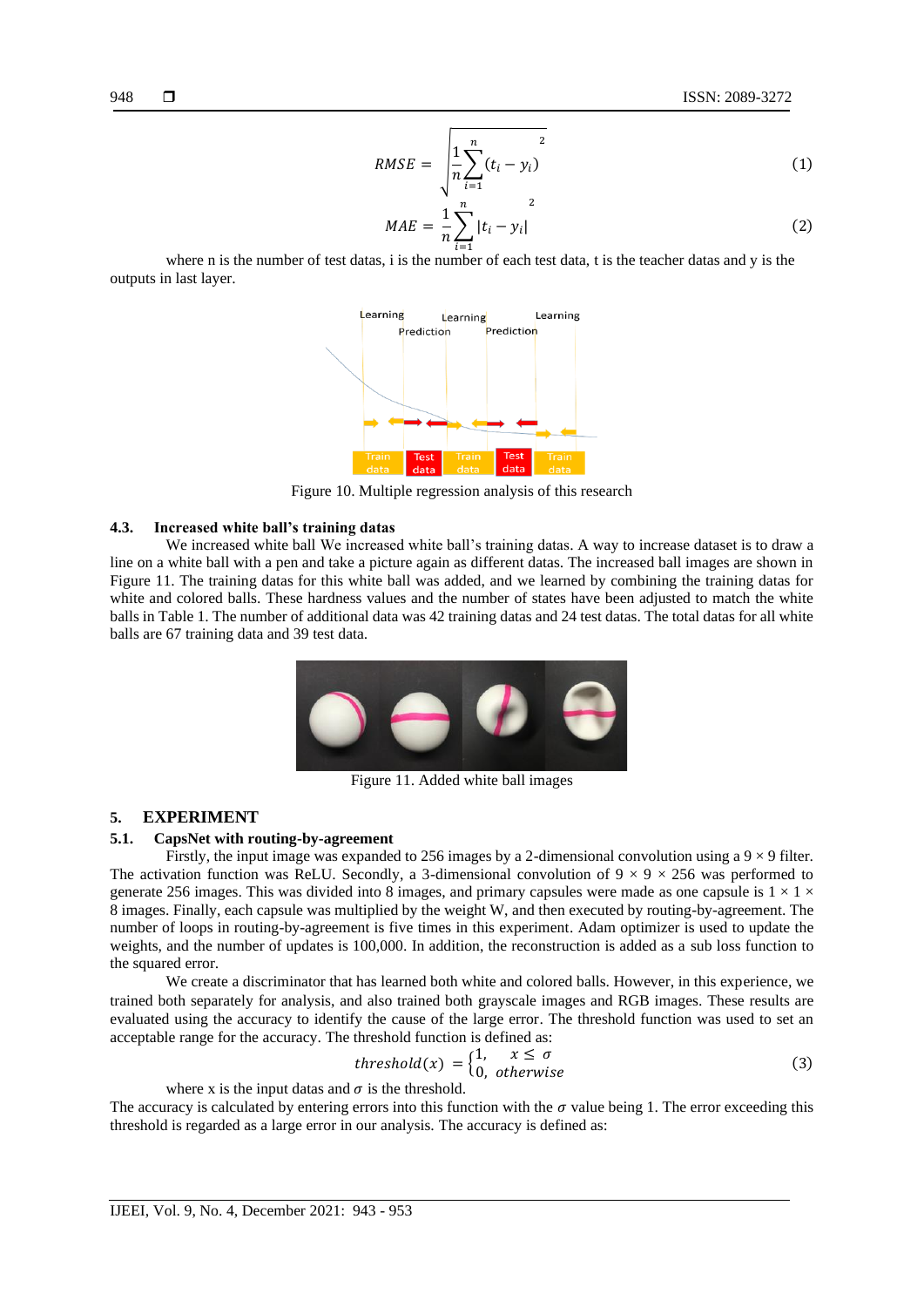*Approach to Object Hardness Prediction by Rubber Ball Hardness (Shota Shindo et al)*

$$
accuracy = \frac{1}{n} \sum_{i=1}^{n} threshold(|t_i - y_i|)
$$
\n(4)

where n is the number of test datas, i is the number of each test data, t is the teacher datas and y is the outputs in last layer.

#### **5.2. Experiment using CapsNet with EM routing**

We upgraded the CapsNet based on the experiment using CapsNet with routing-by-agreement, and experiment again. Training data and test data are RGB images of white and colored balls. The added white ball images are used. We multilayered CapsNet referring to the document [16], and incorporated grayscale images into the learning RGB images. The CapsNet has 4-layers which are the same as in [Figure](#page-2-3) 4. When to use EM routing, the learning outputs two values which are a pose and an activation. However, how to handle these values in a regression is not described in the document [16]. Therefore, we conducted several experiments to find the most accurate method. As a result, a pose calculates the error with the training data and the activation calculates the error with 1. it turned out the highest accuracy. The loss function is defined as:

$$
f(x) = \sqrt{(|y| - t)^2} \tag{5}
$$

where t is the teacher data and x is the activation or pose.

Originally, the activation is classified 1 if it belongs to a correct class and 0 if it does not belong. Therefore, in the case of the regression, we considered that the accuracy increased by the learning to always classify into one class. All losses in the program are defined as:

$$
Loss = \beta \times active_{loss} + (pose_{loss} + \alpha \times reconloss)
$$
 (6)

where  $\beta$  and  $\alpha$  are learning rates,  $active_{loss}$  is the loss between the activation and 1, *reconloss* is the reconstruction loss.

# **5.3. Experiment using CapsNet with EM routing attached TCDCN**

We attached the TCDCN to With LastCaps. We called this model as CapsNet-EM TCDCN. The main loss function is the square error between the hardness value and the output as before. The sub loss function is the softmax cross entropy, and we classified trainig datas into two classes, white and color in the learning. The crossentropy equation is defined as:

$$
L = -\sum_{i=1}^{N} t_i \cdot \log\big(softmax(x_i)\big) \tag{7}
$$

where t is the teacher data, x is the output, and the number of outputs is N.

The pose and activation in the output are 1 set for the main loss function and 2 sets for the sub loss function, for a total of 3 sets. The pose of the sub loss function passed to the reconstruction to calculate an auxiliary error. The activation for the sub loss function was classified into two classes which are white and color. This neural network is shown in [Figure 12](#page-6-0)**Error! Reference source not found.**.



Figure 12. Structure of With LastCaps + TCDCN

#### <span id="page-6-0"></span>**6. RESULT AND DISCUSSION**

# **6.1. Result of CapsNet with routing-by-agreement**

First of all, images of the white balls, which were RGB and grayscale, were learned using CapsNet. The learning method is the online learning using 25 training datasets. Both loss functions converged to almost 0. As a result of the evaluation, the grayscale learning succeeded in detecting only state 2 and no state 4 was detected. Therefore, the accuracy rate was only 25%. The RGB learning failed all detections. Secondly, the colored ball images were learned with 115 training datasets in the same way as the white ball images. The RGB and grayscale loss function has converged to almost 0. As a result of the evaluation, the accuracy rate was 60% using grayscale images and 73% using RGB images. Both CapsNets model detected most states hardness. Thirdly, images that combined white and colored balls were learned using CapsNet. From the learning so far, there was a possibility

$$
\frac{1}{2} \sum_{i=1}^n \frac{1}{2} \sum_{i=1}^n \frac{1}{2} \sum_{i=1}^n \frac{1}{2} \sum_{i=1}^n \frac{1}{2} \sum_{i=1}^n \frac{1}{2} \sum_{i=1}^n \frac{1}{2} \sum_{i=1}^n \frac{1}{2} \sum_{i=1}^n \frac{1}{2} \sum_{i=1}^n \frac{1}{2} \sum_{i=1}^n \frac{1}{2} \sum_{i=1}^n \frac{1}{2} \sum_{i=1}^n \frac{1}{2} \sum_{i=1}^n \frac{1}{2} \sum_{i=1}^n \frac{1}{2} \sum_{i=1}^n \frac{1}{2} \sum_{i=1}^n \frac{1}{2} \sum_{i=1}^n \frac{1}{2} \sum_{i=1}^n \frac{1}{2} \sum_{i=1}^n \frac{1}{2} \sum_{i=1}^n \frac{1}{2} \sum_{i=1}^n \frac{1}{2} \sum_{i=1}^n \frac{1}{2} \sum_{i=1}^n \frac{1}{2} \sum_{i=1}^n \frac{1}{2} \sum_{i=1}^n \frac{1}{2} \sum_{i=1}^n \frac{1}{2} \sum_{i=1}^n \frac{1}{2} \sum_{i=1}^n \frac{1}{2} \sum_{i=1}^n \frac{1}{2} \sum_{i=1}^n \frac{1}{2} \sum_{i=1}^n \frac{1}{2} \sum_{i=1}^n \frac{1}{2} \sum_{i=1}^n \frac{1}{2} \sum_{i=1}^n \frac{1}{2} \sum_{i=1}^n \frac{1}{2} \sum_{i=1}^n \frac{1}{2} \sum_{i=1}^n \frac{1}{2} \sum_{i=1}^n \frac{1}{2} \sum_{i=1}^n \frac{1}{2} \sum_{i=1}^n \frac{1}{2} \sum_{i=1}^n \frac{1}{2} \sum_{i=1}^n \frac{1}{2} \sum_{i=1}^n \frac{1}{2} \sum_{i=1}^n \frac{1}{2} \sum_{i=1}^n \frac{1}{2} \sum_{i=1}^n \frac{1}{2} \sum_{i=1}^n \frac{1}{2} \
$$

949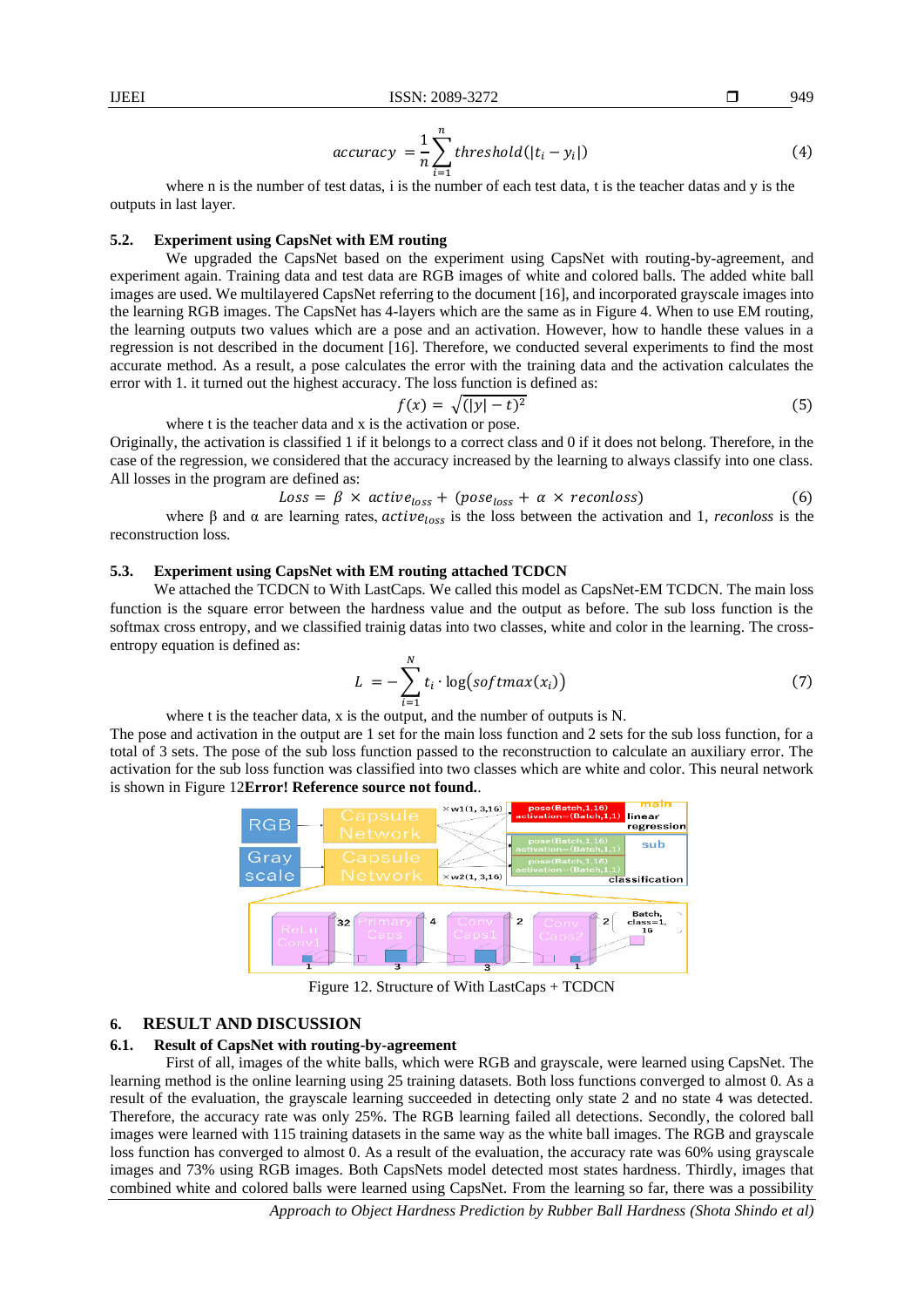that the white ball's training dataset were insufficient because the accuracy rate of the white ball images was low, while the accuracy rate of the colored balls was high. The learning method is the batch learning with one batch is 70 using 140 training datasets. The loss function converged to almost 0 after nearly 60 thousand iterations. As a result of the evaluation using the test dataset of the combined white and colored balls, the accuracy rate was 62%. Although the accuracy rate was 0% when the learning using the white ball RGB images, the accuracy rate in this learning was 100% in state 2, and some state 4 hardness could be detected. However, the hardness of some of the colored balls was not detected and the accuracy was down. The detection results are shown i[n Table 2.](#page-7-0) Also, RMSE is 3.56 and the MAE is 1.48. Finaly, we added the additional white ball datas to the training data to learn the model in the same way as the third one. As a result, the accuracy of the white ball did not improve, and RMSE  $=$ 4.2 and  $MAE = 1.68$ .

<span id="page-7-0"></span>

| Table 2. Detection results    |         |                   |                   |                   |          |
|-------------------------------|---------|-------------------|-------------------|-------------------|----------|
|                               | State 2 | State 4 (shape 1) | State 4 (shape 2) | State 4 (shape 3) | Average  |
|                               |         |                   |                   |                   | accuracy |
| White ball (Grayscale)        | 75%     | 0%                | 0%                |                   | 25%      |
| White ball (RGB)              | 0%      | 0%                | 0%                |                   | 0%       |
| Colored balls (Grayscale)     | 60%     | 60%               | 73%               | 70%               | 65%      |
| Colored balls (RGB)           | 67%     | 80%               | 80%               | 60%               | 73%      |
| White $+$ Colored balls (RGB) | 89%     | 42%               | 58%               | 60%               | 62%      |

#### **6.2. Discussion of CapsNet with routing-by-agreement**

The white ball's training dataset was considered to be insufficient in the evaluation of the only white balls and the white + colored balls model. Also, the learning added only the colored balls' training dataset was effective in overcoming the lack of a training dataset. However, the accuracy of colored balls RGB declined. Therefore, the addition of the white ball's training dataset seemed to have a negative influence on predicting the hardness of the colored balls, which had an adequate training dataset. In short, the learning of white and colored ball images positively influenced hardness prediction of the white ball, which lacked a training dataset. However, it negatively influenced hardness prediction of the colored balls, which had an adequate training dataset. Accordingly, enlarging the same type of rubber ball training dataset is most desirable for a learning. Based on these results, we ran the experiment with increasing datasets of white balls, but the results did not improve. In later experiments, these increased images improve RMSE and MAE of the model. Therefore, it is considered that the discriminating power of this CapsNet is still low. Also, mixing the training dataset seemed difficult to learn, since the detection accuracy for the colored balls declined. On the other hand, the accuracy was high when the learning only the colored ball images. Considering this fact, there is a possibility that detection accuracy can be vastly improved using TCDCN [\(Figure 6\)](#page-3-1). The method of TCDCN is to add outputs, and to teach model to classify colors.

Both grayscale and RGB training images of the colored balls resulted in high accuracy. But on closer examination, there were some images could be detected in grayscale images, but not in RGB images. Of course, there were images that showed the opposite pattern to these, as summarized in [Figure 13.](#page-7-1) We compared the grayscale and color images, and the contrasting results are circled in red boxes. For example, the error in hardness prediction for a grayscale image type is normal and shape 4 is 0, but the error for the same type and shape in a color image is 4. Considering [Figure 13,](#page-7-1) there is a possibility that image features which only grayscale or RGB images have. Especially, the possibility seems to very high because normal images that do not have data augmentation also follow this trend. Accordingly, the learning using both grayscale and RGB images as inputs supposed to improve accuracy because it is able to consider both types of an image.

|                           | Color  | <b>Type</b>             | State 2                 | State 4<br>(shape 1) | <b>State 4</b><br>(shape 2) | <b>State 4</b><br>(shape 3) |
|---------------------------|--------|-------------------------|-------------------------|----------------------|-----------------------------|-----------------------------|
| Colored                   | Blue   | Normal                  | $\Omega$                | $\bf{0}$             | $\mathbf{0}$                | $\Omega$                    |
| balls                     |        | Up<br>10pixel           | $\overline{4}$          | $-3$                 | $\mathbf{0}$                | 0                           |
| (grayscale                | Pink   | <b>Under</b><br>10pixel | $\bf{0}$                | $\bf{0}$             | $\bf{0}$                    | 0                           |
|                           |        | Up<br>10pixel           | 0                       | $\bf{0}$             | $\mathbf{0}$                | $\mathbf{0}$                |
|                           | Yellow | <b>Normal</b>           | $\sqrt{-2}$             | $\overline{0}$       | $\mathbf{0}$                |                             |
| Colored<br>balls<br>(RGB) | Blue   | Normal                  | $\bf{0}$                | $\bf{0}$             | $\mathbf{0}$                | 4                           |
|                           |        | Up<br>10pixel           | $\mathbf{0}$            | $\bf{0}$             | $\overline{3}$              | $\mathbf{0}$                |
|                           | Pink   | Under<br>10pixel        | $\frac{3}{2}$           | $\bf{0}$             | $\bf{0}$                    | $-2$                        |
|                           |        | Up<br>10pixel           | $\overline{\mathbf{3}}$ | $\bf{0}$             | $\overline{2}$              | $\bf{0}$                    |
|                           | Yellow | Normal                  | $\overline{\mathbf{2}}$ | 4                    | 5                           |                             |

<span id="page-7-1"></span>Figure 13. Parts of detection of colored rubber ball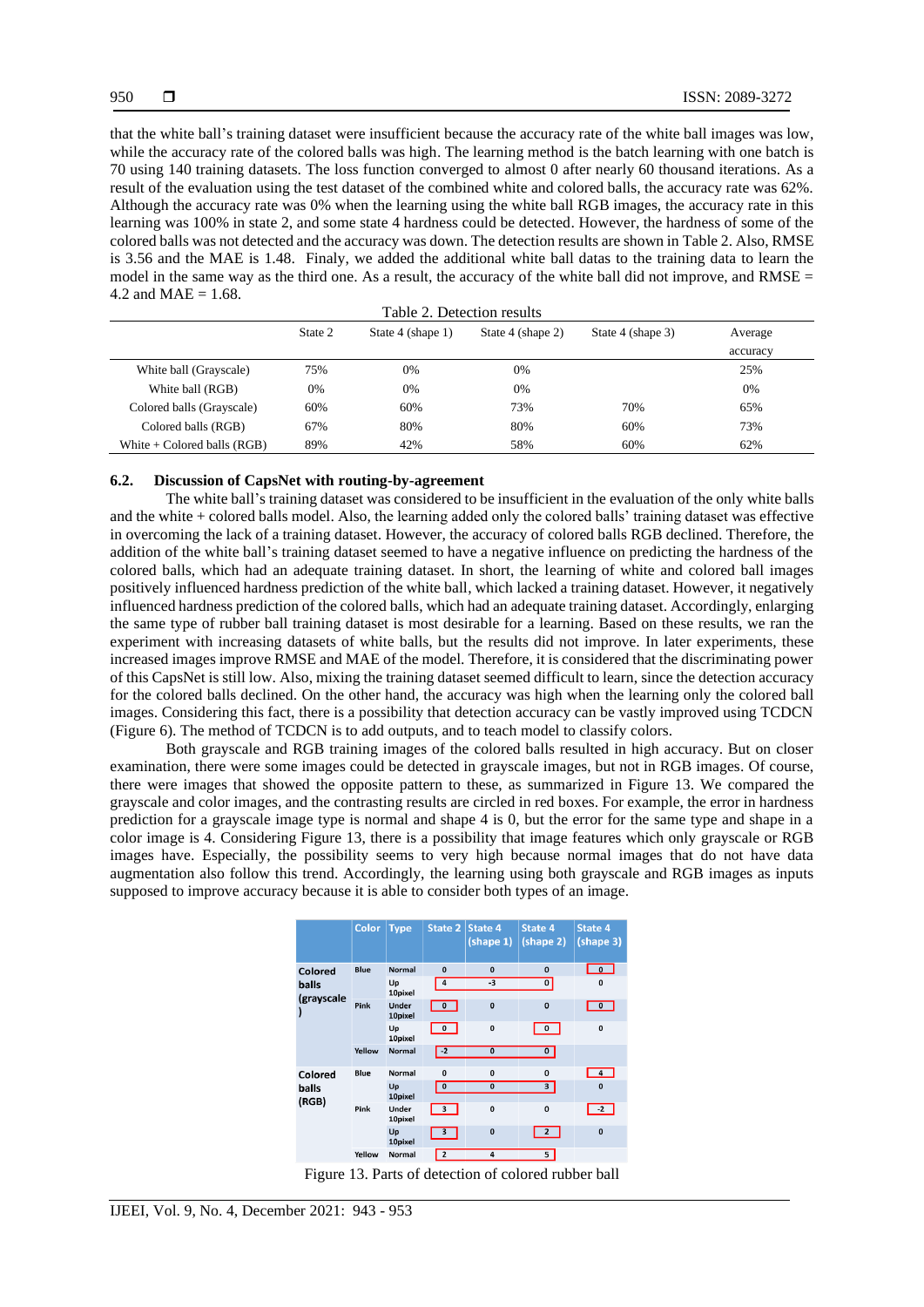#### **6.3. Result of CapsNet with EM routing**

We trained a multilayering CapsNet using white ball, colored balls and added white ball images. The loss function is Eq. (6). In document [16], channels in CapsNet are A=32, B=32, C=32 and D=32 using A, B, C and D in [Figure](#page-2-3) 4. However, the CapsNet having these channels did over learning, and its accuracy was 0%. Therefore, we did the machine learning which the channels greatly decreased  $(A=32, B=4, C=4 \text{ and } D=4)$ . If the learning is less than  $-log (0.01) = 4.6$ , all training data is detectable and successful. In routing-by-agreement, the iterator was 100,000 times, but the multilayering resulted in less than 4.6 at an early stage, so the iterator was greatly reduced to 1,500 times. This loss function is shown in [Figure 14.](#page-8-0) The channels decreased to 44 (32+4+4+4) by multilayering against 544 (256+256+32).

From the result of the experiment using routing-by-agreement, we trained both grayscale and RGB images. The method is multiplying one variable and incorporating RGB calculation in front of the output layer. This method is called With LastCaps. The way of With LastCaps improved detection RMSE and MAE compared to the experiment using routing-by-agreement. In addition, we have succeeded in further improving them using added white ball images. RMSE and MAE were 2.8 and 1.4 when not using the additional datas. On the other hand, RMSE and MAE were 2.4 and 1.35 when using the additional datas.

#### **6.4. Discussion of CapsNet with EM routing**

This learning has achieved the state-of-the-art because he RMSE and MAE are smaller than the existing research [6]. This result suggests that multilayer CapsNet with EMrouting is effective for regression analysis. In addition, the method of training grayscale and color images together also seems to be effective. Moreover, learning with additional white ball datas, and RMSE and MAE improved. The method of adding white ball datas also supposed to be effective.



Figure 14. Loss function of 4-layers CapsNet

#### <span id="page-8-0"></span>**6.5. Result of CapsNet-EM TCDCN**

We trained CapsNet-EM TCDCN on the same iterator as CapsNet with EM routing. The datasets are a combination of all white balls, colored balls and added white ball images. CapsNet-EM TCDCN is trained by classifying white balls and colored balls. Therefore, it is not possible to train a dataset of white balls or colored balls alone. Training results showed that the optimal number of channels for the model was  $A=32$ ,  $B=8$ ,  $C=4$  and  $D=4$ . In the evaluation, only the output corresponding to the main loss function for learning regression is confirmed, and the result of the remaining two-class classification is discarded. This model has RMSE and MAE are 3.15 and 1.42.

#### **6.6. Discussion of CapsNet-EM TCDCN**

We expected that TCDCN would improve the results because the learning by mixing colored and white balls is difficult from the experiment of CapsNet with routing-by-agreement. However, the addition of TCDCN had no effect because RMSE and MAE were lower than CapsNet with EM routing. We suppose that CapsNet and TCDCN would not be a good match. Simply adding TCDCN may not be effective because CapsNet includes unsupervised learning unlike CNN.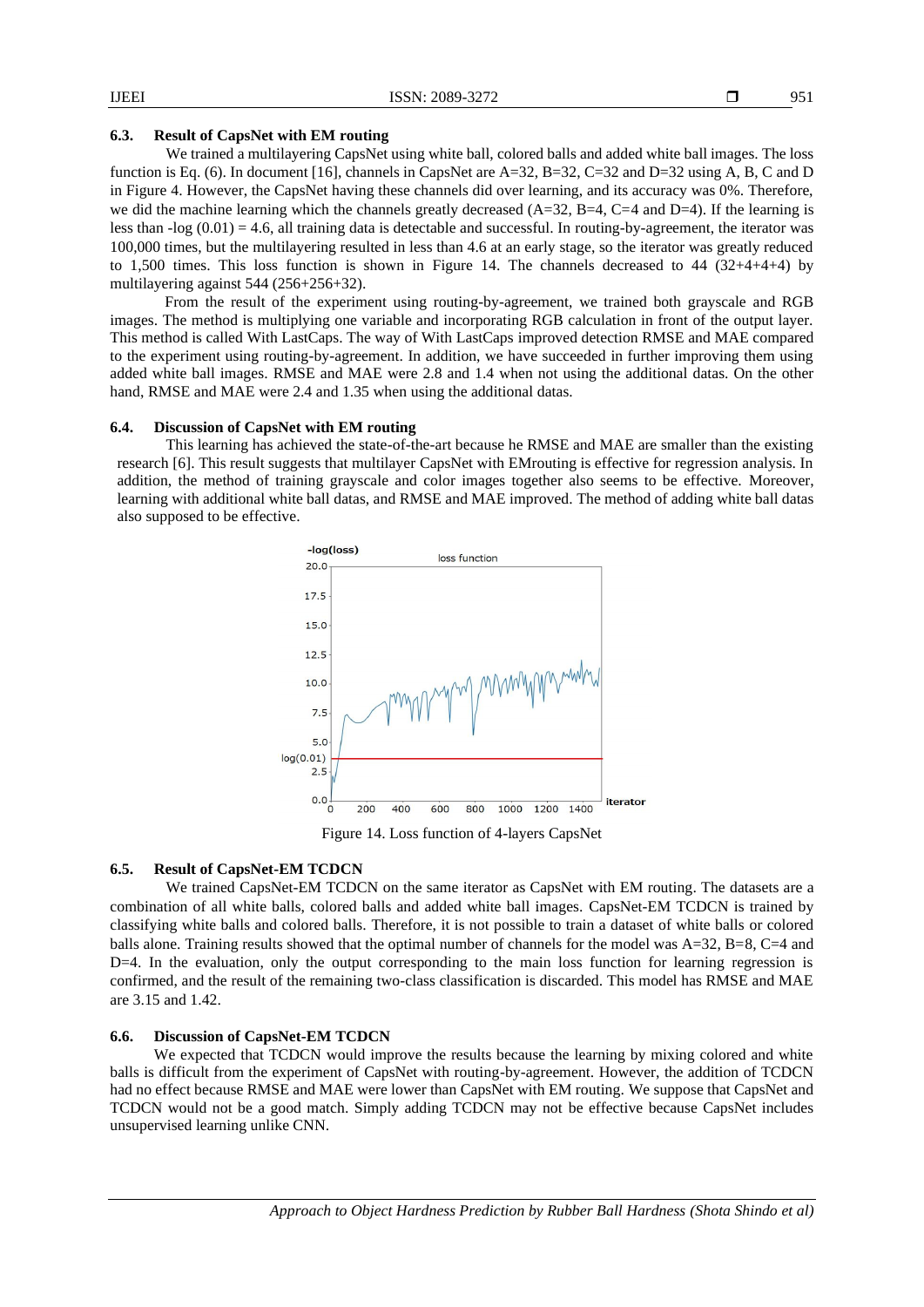# **6.7. Comparison of results**

In this research, we trained and evaluated three type model using CapsNet. The first is CapsNet with routing-by-agreement (CapsNet-rba) using 3-layers CapsNet. The second is CapsNet with 4 layers, and grayscale and RGB images merged in the output layer (CapsNet-EM WithLastCaps). The third is CapsNet-EM TCDCN, which is a model that adds the function of TCDCN to the second model. RMSE and MAE values for these models are shown in [Table 3](#page-9-0)**Error! Reference source not found.**. The evaluation index is a large value because almost hardness values are natural numbers. From the table, the highest performing model is CapsNet-EM WithLastCaps. This model can recognize hardness within an about 2.4 error on average because RMSE is 2.4. Furthermore, since the MAE is 1.35, which does not take into account large errors, it is considered that the model prediction errors are often 1 or 2.

Table 3. All models' evaluation results

| <b>Model name</b>       | <b>RMSE</b> | MAE  |
|-------------------------|-------------|------|
| CapsNet-rba             | 3.58        | 1.48 |
| CapsNet-EM WithLastCaps | 2.4         | 1.35 |
| CapsNet-EM TCDCN        | 3.15        | 1.42 |

# <span id="page-9-0"></span>**7. CONCLUSION**

The hardness prediction of the white ball and the colored balls using CapsNet succeeded in some state of each color. The hardness prediction of the white ball using black-and-white images succeeded the state 2 only due to the lack of training datas, and it using RGB images failed the all states. The hardness prediction of colored balls succeeded in both black-and-white images and RGB images. Finally, white + colored ball images were learned to compensate for the lack of white ball's training datas. This detection result was increased the accuracy rate when a white ball's test datas used, but decreased the accuracy rate when colored balls' test datas used. Based on this result, in this study, we increased white ball's training datas, multilayered CapsNet and did machine learning using both RGB and grayscale images. We added increased white ball images experimented again, but the model performance was down. In multilayering CapsNet using both RGB and grayscale images called CapsNet-EM WithLastCaps, this model combined in front of the output layer. RMSE and MAE were lower than the experiment using routing-by-agreement. In the detection by the model attached TCDCN option, RMSE and MAE were higher than With LastCaps. In conclusion, CapsNet-EM WithLastCaps is the best performance, RMSE and MAE were 2.4 and 1.35. This model has achieved the state-of-the-art. We showed the model structure i[n Figure 15.](#page-9-1)

This research's model has many errors with a hardness of 1 or 2 because less training datas. However, if we could get a large amount of training datas, our model has available that will provide higher performance due to the characteristics of supervised learning.



Figure 15. Structure of With LastCaps

#### <span id="page-9-1"></span>**REFERENCES**

- [1] Geoffrey E. Hinton, Sara Sabour, Nicholas Frosst, "Dynamic rouring between capsules," arXiv:1710.09829, 2017.
- [2] Kim, Y., Wang, P., Zhu, Y. *et al.*, "A capsule network for traffic speed prediction in complex road networks", *International Journal of Applied Mathematics and Computer Science*, arXiv:1807.10603v2, 2018.
- [3] Spyros Gidaris, Nikos Komodakis, "Object detection via a multi-region and semantic segmentation-aware cnn model", *International Conference of Computer Vision*, pp. 1134-1142, 2015.
- [4] Shun Miao, Z. Jane Wang, Rui Liao, "A cnn regression approach for real-time 2d/3d registration", *IEEE Transactions on Medical Imaging*, vol. 5, no. 5, pp. 1352-1363, 2016.